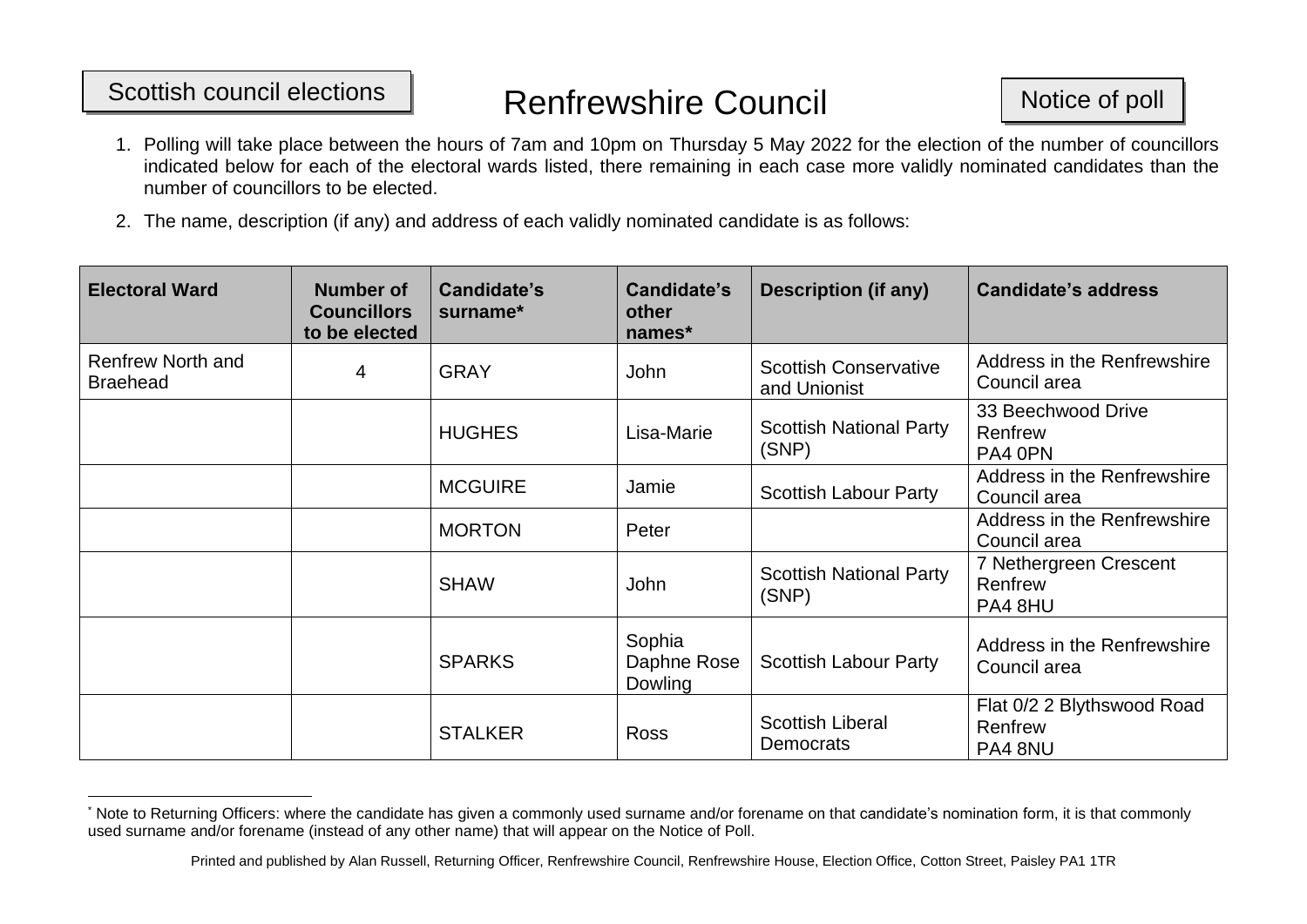| <b>Electoral Ward</b>                  | Number of<br><b>Councillors</b><br>to be elected | Candidate's<br>surname* | Candidate's<br>other<br>names* | <b>Description (if any)</b>                  | <b>Candidate's address</b>                  |
|----------------------------------------|--------------------------------------------------|-------------------------|--------------------------------|----------------------------------------------|---------------------------------------------|
| Renfrew South and<br><b>Gallowhill</b> | 3                                                | <b>GRADY</b>            | Edward                         | <b>Scottish Labour Party</b>                 | Address in the Renfrewshire<br>Council area |
|                                        |                                                  | <b>HUGHES</b>           | Kate                           | <b>Scottish Labour Party</b>                 | Address in the Renfrewshire<br>Council area |
|                                        |                                                  | <b>MCEWAN</b>           | Cathy                          | <b>Scottish National Party</b><br>(SNP)      | 21 Elm Avenue<br>Renfrew<br>PA4 9AN         |
|                                        |                                                  | <b>NELSON</b>           | Dale                           | <b>Scottish Conservative</b><br>and Unionist | Address in the Renfrewshire<br>Council area |
|                                        |                                                  | <b>PATERSON</b>         | Jim                            | <b>Scottish National Party</b><br>(SNP)      | 5 Beechwood Drive<br>Renfrew<br>PA4 0PW     |

| Paisley Northeast and<br>Ralston | 3 | ADAM-<br><b>MCGREGOR</b> | Jennifer<br>Marion | <b>Scottish National Party</b><br>(SNP)      | Address in the Renfrewshire<br>Council area |
|----------------------------------|---|--------------------------|--------------------|----------------------------------------------|---------------------------------------------|
|                                  |   | <b>CLARK</b>             | Graeme             | <b>Scottish Labour Party</b>                 | Address in the Renfrewshire<br>Council area |
|                                  |   | <b>GRAHAM</b>            | <b>Neill</b>       | <b>Scottish Conservative</b><br>and Unionist | Address in the Renfrewshire<br>Council area |
|                                  |   | <b>MCINNES</b>           | Alan               | <b>Scottish Liberal</b><br>Democrats         | Address in the Renfrewshire<br>Council area |

| <b>Paisley Northwest</b> | <b>BAILEY</b> | Mark | <b>Scottish Liberal</b><br>Democrats                             | Address in the Renfrewshire<br>Council area |
|--------------------------|---------------|------|------------------------------------------------------------------|---------------------------------------------|
|                          | <b>GRIEVE</b> | Rona | Scottish Family Party:<br>Pro-Family, Pro-<br>Marriage, Pro-Life | Address in the Renfrewshire<br>Council area |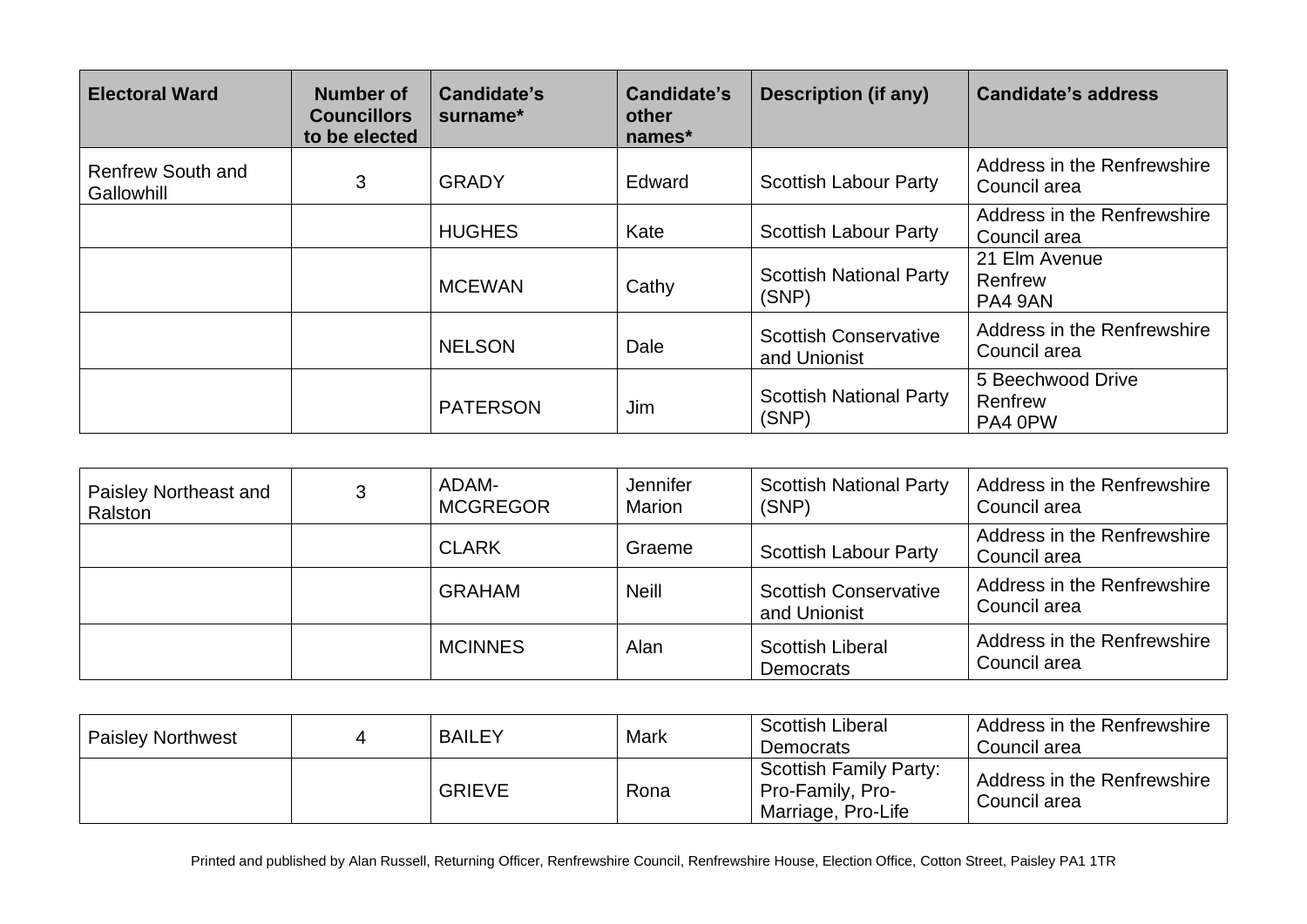| <b>Electoral Ward</b> | <b>Number of</b><br><b>Councillors</b><br>to be elected | Candidate's<br>surname* | Candidate's<br>other<br>names* | <b>Description (if any)</b>                               | <b>Candidate's address</b>                        |
|-----------------------|---------------------------------------------------------|-------------------------|--------------------------------|-----------------------------------------------------------|---------------------------------------------------|
|                       |                                                         | <b>HALFPENNY</b>        | Jim                            | <b>Scottish Trade Unionist</b><br>and Socialist Coalition | Address in the Renfrewshire<br>Council area       |
|                       |                                                         | <b>MACLAREN</b>         | <b>KENNY</b>                   | <b>Scottish National Party</b><br>(SNP)                   | 2 Avondale Drive, Paisley,<br>PA1 3TT             |
|                       |                                                         | <b>MACLAREN</b>         | <b>MAGS</b>                    | <b>Scottish National Party</b><br>(SNP)                   | 2 Avondale Drive, Paisley,<br>PA <sub>1</sub> 3TT |
|                       |                                                         | <b>MCDONALD</b>         | Janis                          | <b>Scottish Labour Party</b>                              | Address in the Renfrewshire<br>Council area       |
|                       |                                                         | <b>MCINTYRE</b>         | John                           | Independent                                               | Address in the Renfrewshire<br>Council area       |
|                       |                                                         | <b>PAUL</b>             | Fraser                         | <b>Scottish Conservative</b><br>and Unionist              | Address in the Renfrewshire<br>Council area       |
|                       |                                                         | <b>RAE</b>              | Cara                           | <b>Scottish Green Party</b>                               | Address in the Renfrewshire<br>Council area       |
|                       |                                                         | <b>SMITH</b>            | <b>Ben</b>                     | <b>Scottish Labour Party</b>                              | Address in the Renfrewshire<br>Council area       |
|                       |                                                         | <b>YEROKUN</b>          | Samuel<br>Oludare              | Alba Party for<br>independence                            | Address in the Renfrewshire<br>Council area       |

| Paisley East and<br>Central | 3 | <b>BOND</b>       | Athol    | <b>Scottish Green Party</b>                  | Address in the Renfrewshire<br>Council area |
|-----------------------------|---|-------------------|----------|----------------------------------------------|---------------------------------------------|
|                             |   | <b>CAMERON</b>    | John     | <b>Scottish Conservative</b><br>and Unionist | Address in the Renfrewshire<br>Council area |
|                             |   | <b>DAVIDSON</b>   | Carolann | <b>Scottish Labour Party</b>                 | Address in the Renfrewshire<br>Council area |
|                             |   | <b>GRANT</b>      | Duncan   | Scottish Libertarian<br>Party                | Address in the Renfrewshire<br>Council area |
|                             |   | <b>MCNAUGHTAN</b> | John     | <b>Scottish National Party</b><br>(SNP)      | Address in the Renfrewshire<br>Council area |

Printed and published by Alan Russell, Returning Officer, Renfrewshire Council, Renfrewshire House, Election Office, Cotton Street, Paisley PA1 1TR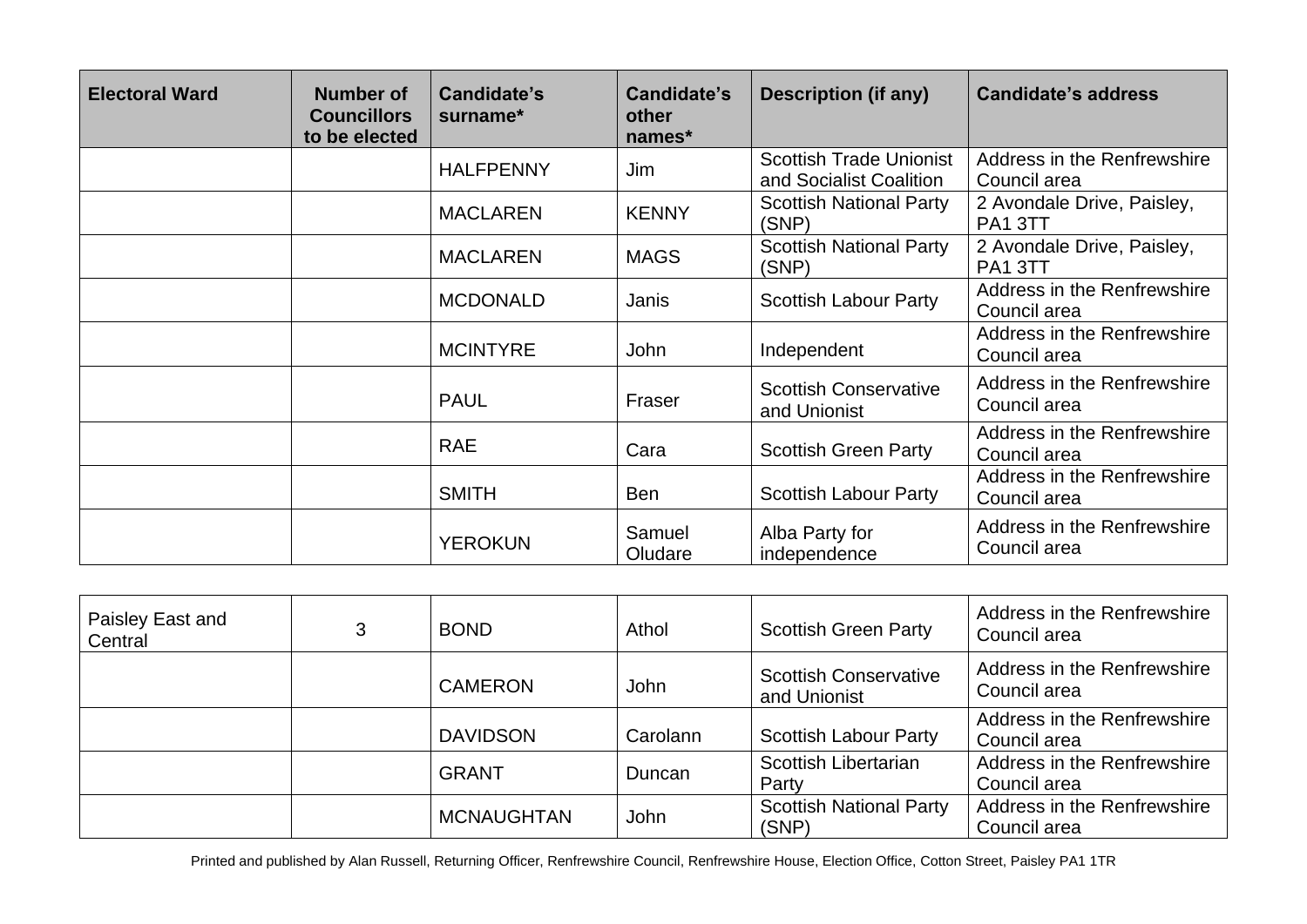| <b>Electoral Ward</b> | Number of<br><b>Councillors</b><br>to be elected | Candidate's<br>surname* | Candidate's<br>other<br>names* | Description (if any)                    | <b>Candidate's address</b>                  |
|-----------------------|--------------------------------------------------|-------------------------|--------------------------------|-----------------------------------------|---------------------------------------------|
|                       |                                                  | <b>MYLET</b>            | Will                           | <b>Scottish National Party</b><br>(SNP) | Address in the Renfrewshire<br>Council area |
|                       |                                                  | <b>SMITH</b>            | Jonathan                       | <b>Scottish Labour Party</b>            | Address in the Renfrewshire<br>Council area |

| <b>Paisley Southeast</b> | 3 | <b>DEVINE</b>     | Eddie                      | <b>Scottish Labour Party</b>                          | Address in the Renfrewshire<br>Council area      |
|--------------------------|---|-------------------|----------------------------|-------------------------------------------------------|--------------------------------------------------|
|                          |   | <b>HERON</b>      | Allan                      | <b>Scottish Liberal</b><br><b>Democrats</b>           | Address in the Renfrewshire<br>Council area      |
|                          |   | <b>LAFFAN</b>     | David Richard              | <b>Scottish Green Party</b>                           | Address in the Renfrewshire<br>Council area      |
|                          |   | <b>MACFARLANE</b> | <b>Bruce</b>               | <b>Scottish National Party</b><br>(SNP)               | Address in the Renfrewshire<br>Council area      |
|                          |   | <b>MACK</b>       | Paul                       |                                                       | Address in the Renfrewshire<br>Council area      |
|                          |   | <b>MCAUSLAND</b>  | <b>Stuart</b><br>Alexander | <b>Scottish Labour Party</b>                          | 2/4 4 New Harbour Way<br>Paisley<br>PA3 2BZ      |
|                          |   | <b>MCGURK</b>     | <b>Marie</b>               | <b>Scottish National Party</b><br>(SNP)               | Address in the Renfrewshire<br>Council area      |
|                          |   | <b>MCILROY</b>    | Jim                        | <b>Scottish Conservative</b><br>and Unioinst          | Address in the Renfrewshire<br>Council area      |
|                          |   | <b>WEBSTER</b>    | Sandra<br>Amelia           | <b>Scottish Socialist Party</b><br>- End Fuel Poverty | 44 Hillcrest Avenue<br>Paisley<br><b>PA2 8QW</b> |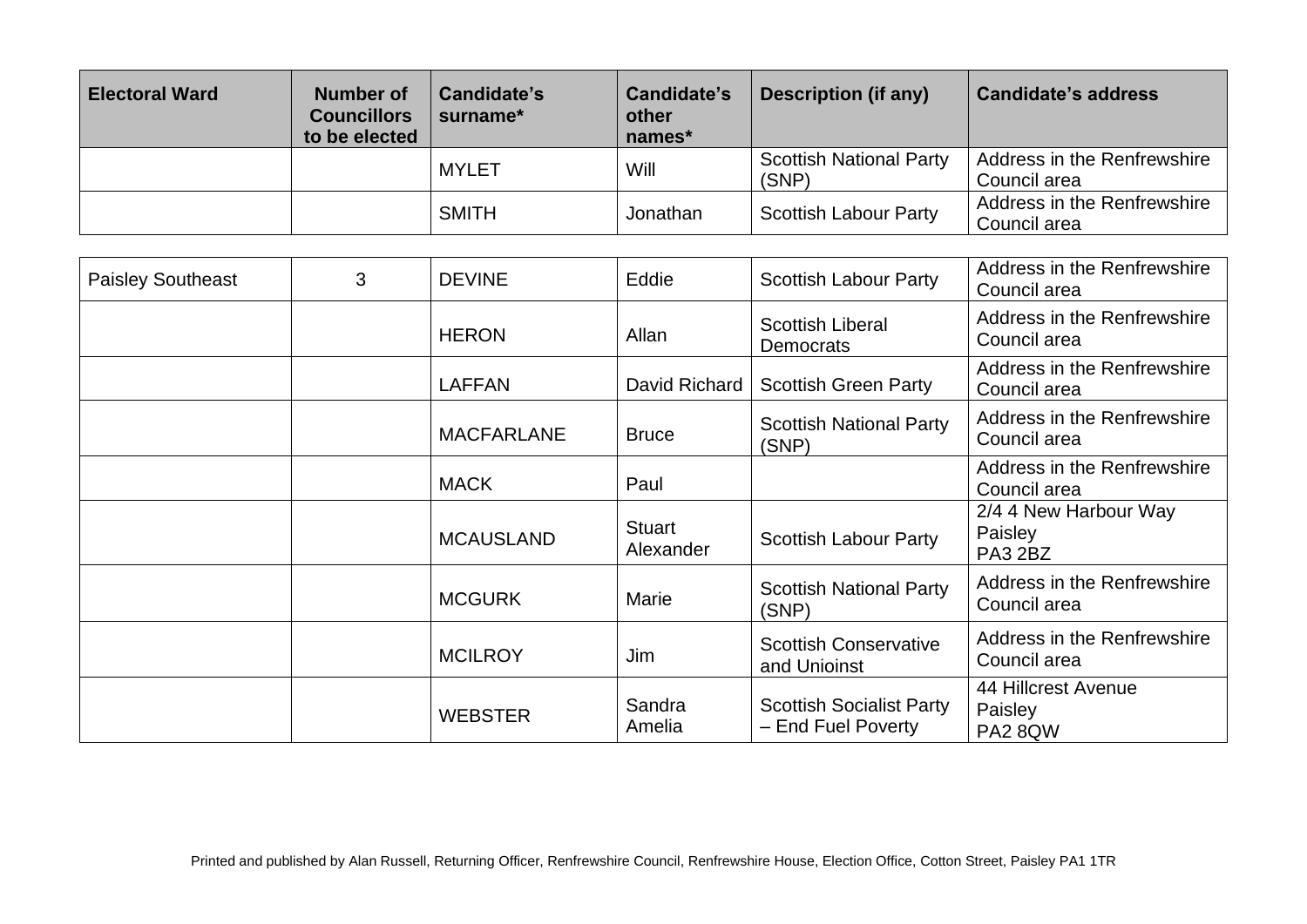| <b>Electoral Ward</b>    | Number of<br><b>Councillors</b><br>to be elected | Candidate's<br>surname* | Candidate's<br>other<br>names* | <b>Description (if any)</b>                  | Candidate's address                         |
|--------------------------|--------------------------------------------------|-------------------------|--------------------------------|----------------------------------------------|---------------------------------------------|
| <b>Paisley Southwest</b> | 4                                                | <b>BURNS</b>            | Stephen                        | <b>Scottish National Party</b><br>(SNP)      | Address in the Renfrewshire<br>Council area |
|                          |                                                  | <b>CAMERON</b>          | Lorraine                       | <b>Scottish National Party</b><br>(SNP)      | Address in the Renfrewshire<br>Council area |
|                          |                                                  | <b>HANNIGAN</b>         | Anne                           | <b>Scottish Liberal</b><br>Democrats         | Address in the Renfrewshire<br>Council area |
|                          |                                                  | <b>KERR</b>             | <b>Scott</b>                   | Independent                                  | Address in the Renfrewshire<br>Council area |
|                          |                                                  | <b>MONTGOMERY</b>       | Kevin                          | <b>Scottish Labour Party</b>                 | 2 Langcraigs Drive<br>Paisley<br>PA2 8JW    |
|                          |                                                  | <b>SCHMITZ</b>          | Marc                           | <b>Scottish Conservative</b><br>and Unionist | Address in the Renfrewshire<br>Council area |
|                          |                                                  | <b>VASSIE</b>           | Richard                        | Independent                                  | Address in the Renfrewshire<br>Council area |

| Johnstone South and<br>Elderslie | 4 | <b>CAMERON</b>   | Jacqueline   | <b>Scottish National Party</b><br>(SNP)      | Address in the Renfrewshire<br>Council area        |
|----------------------------------|---|------------------|--------------|----------------------------------------------|----------------------------------------------------|
|                                  |   | <b>HOOD</b>      | John         | <b>Scottish Labour Party</b>                 | Address in the Renfrewshire<br>Council area        |
|                                  |   | <b>JACKSON</b>   | <b>Brian</b> | <b>Scottish Conservative</b><br>and Unionist | Address in the Renfrewshire<br>Council area        |
|                                  |   | <b>MACINTYRE</b> | Robert       | <b>Scottish Liberal</b><br>Democrats         | Address in the Renfrewshire<br>Council area        |
|                                  |   | <b>MCMILLAN</b>  | lain         | <b>Scottish Labour Party</b>                 | 28 Fordbank Avenue<br>Johnstone<br><b>PA10 2NH</b> |
|                                  |   | <b>STEEL</b>     | Andy         | <b>Scottish National Party</b><br>(SNP)      | Address in the Renfrewshire<br>Council area        |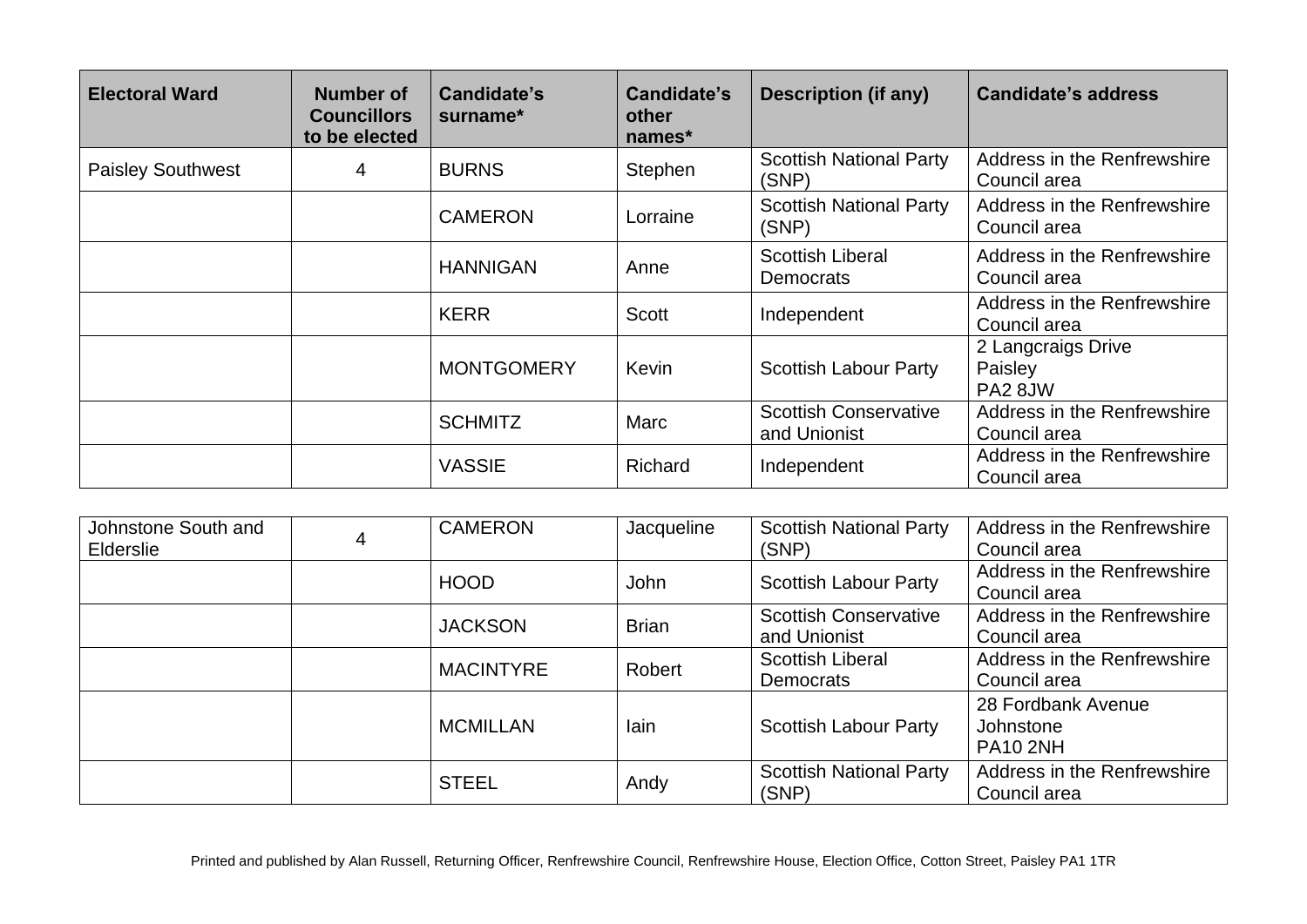| <b>Electoral Ward</b>                                      | <b>Number of</b><br><b>Councillors</b><br>to be elected | <b>Candidate's</b><br>surname* | Candidate's<br>other<br>names* | <b>Description (if any)</b>                  | <b>Candidate's address</b>                                          |
|------------------------------------------------------------|---------------------------------------------------------|--------------------------------|--------------------------------|----------------------------------------------|---------------------------------------------------------------------|
| Johnstone North,<br>Kilbarchan, Howwood<br>and Lochwinnoch | 4                                                       | <b>DOIG</b>                    | Andy                           | Independent                                  | <b>Flat 0/1</b><br>72 High Street<br>Lochwinnoch<br><b>PA12 4AA</b> |
|                                                            |                                                         | <b>GILMOUR</b>                 | <b>Chris</b>                   | <b>Scottish Labour Party</b>                 | Address in the Renfrewshire<br>Council area                         |
|                                                            |                                                         | <b>GRAHAM</b>                  | Gillian                        | <b>Scottish Labour Party</b>                 | Address in the Renfrewshire<br>Council area                         |
|                                                            |                                                         | <b>HUDSON</b>                  | Heather                        | <b>Scottish Green Party</b>                  | Address in the Renfrewshire<br>Council area                         |
|                                                            |                                                         | <b>JACKSON</b>                 | Andrew                         | <b>Scottish Liberal</b><br><b>Democrats</b>  | Address in the Renfrewshire<br>Council area                         |
|                                                            |                                                         | <b>REID</b>                    | Louise                         | <b>Scottish Conservative</b><br>and Unionist | Address in the Renfrewshire<br>Council area                         |
|                                                            |                                                         | <b>RODDEN</b>                  | Emma                           | <b>Scottish National Party</b><br>(SNP)      | Address in the Renfrewshire<br>Council area                         |
|                                                            |                                                         | <b>STOCKTON</b>                | Graeme                         | <b>Scottish National Party</b><br>(SNP)      | Address in the Renfrewshire<br>Council area                         |

| Houston, Crosslee and<br>Linwood | 4 | <b>ANN-DOWLING</b> | Alison | Labour and Co-<br>operative Party            | Address in the Renfrewshire<br>Council area   |
|----------------------------------|---|--------------------|--------|----------------------------------------------|-----------------------------------------------|
|                                  |   | <b>CUNNINGHAM</b>  | Connor | Labour and Co-<br>operative Party            | Address in the Renfrewshire<br>Council area   |
|                                  |   | <b>DOIG</b>        | Audrey | <b>Scottish National Party</b><br>(SNP)      | 0/1, 72 High Street,<br>Lochwinnoch, PA12 4AA |
|                                  |   | <b>INNES</b>       | Robert | <b>Scottish National Party</b><br>(SNP)      | Address in the Renfrewshire<br>Council area   |
|                                  |   | <b>MCGONIGLE</b>   | David  | <b>Scottish Conservative</b><br>and Unionist | Address in the Renfrewshire<br>Council area   |